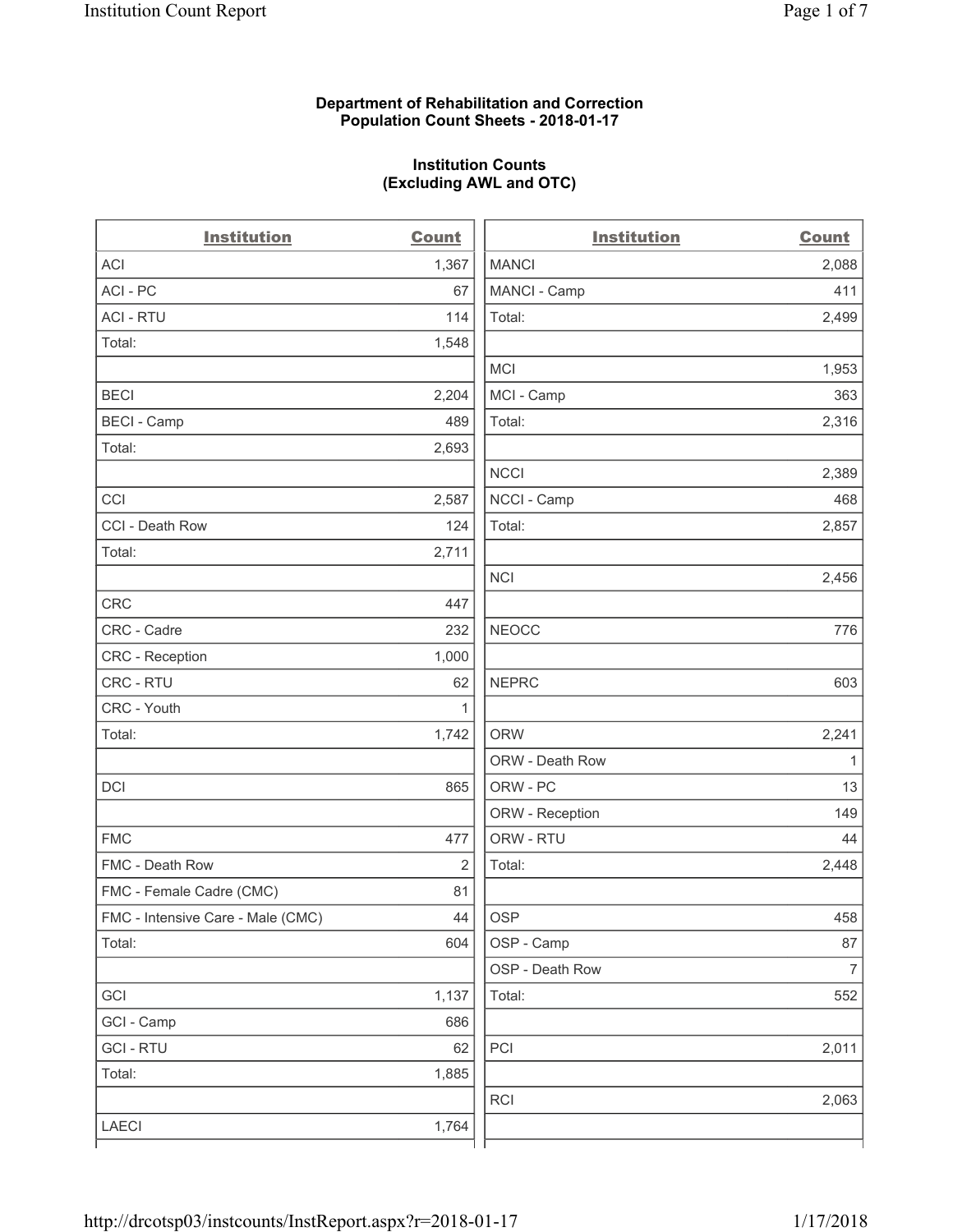|                          |       | <b>RICI</b> | 2,636                              |
|--------------------------|-------|-------------|------------------------------------|
| LECI                     | 2,142 |             |                                    |
| LECI - Camp              | 147   | SCI         | 1,727                              |
| Total:                   | 2,289 |             |                                    |
|                          |       | <b>SOCF</b> | 1,164                              |
| LOCI                     | 2,198 | SOCF - RTU  | 40                                 |
|                          |       | Total:      | 1,204                              |
| LORCI                    | 246   |             |                                    |
| LORCI - Cadre            | 143   | <b>TCI</b>  | 976                                |
| <b>LORCI - Reception</b> | 890   | TCI - Camp  | 435                                |
| Total:                   | 1,279 | Total:      | 1,411                              |
|                          |       |             |                                    |
| <b>MACI</b>              | 1,095 | <b>TOCI</b> | 488                                |
| MACI - Minimum           | 1,241 | TOCI - PC   | 93                                 |
| Total:                   | 2,336 | Total:      | 581                                |
|                          |       |             |                                    |
|                          |       | <b>WCI</b>  | 1,267                              |
|                          |       | WCI - RTU   | 35                                 |
|                          |       | Total:      | 1,302                              |
|                          |       |             | 49,356<br><b>Total Population:</b> |

\* The Total Population includes 30 Offenders with Reason Codes 30 & 31. \*\* The Total Population includes 38 Offenders with Reason Code 0A.

#### **Male Population by Security Level (Include AWL and Exclude OTC)**

| <b>Security Level</b>  |                   | <b>Body</b> | <b>AWL</b>     | $(-OTC)$ | <b>Total</b> |
|------------------------|-------------------|-------------|----------------|----------|--------------|
| Total Level 5          |                   | 96          | 3              | 3        | 96           |
| Total Level 4          |                   | 2,367       | 30             | 25       | 2,372        |
| Total Level 3          |                   | 11,560      | 129            | 111      | 11,578       |
| Total Level 2          |                   | 15,778      | 192            | 149      | 15,821       |
| Total Level 1          |                   | 15,327      | 152            | 75       | 15,404       |
| <b>Total Death Row</b> |                   | 135         | $\overline{2}$ |          | 136          |
|                        | <b>Total Male</b> | 45,263      | 508            | 364      | 45,407       |

#### **Female Population by Institution (Include AWL and Exclude OTC)**

| <b>Institution</b> | <b>Body</b> | <b>AWL</b> | $(-OTC)$ | <u>Total</u> |
|--------------------|-------------|------------|----------|--------------|
| <b>DCI</b>         | 865         | 12         |          | 866          |
| <b>FMC</b>         | 20          |            |          | 22           |
|                    |             |            |          |              |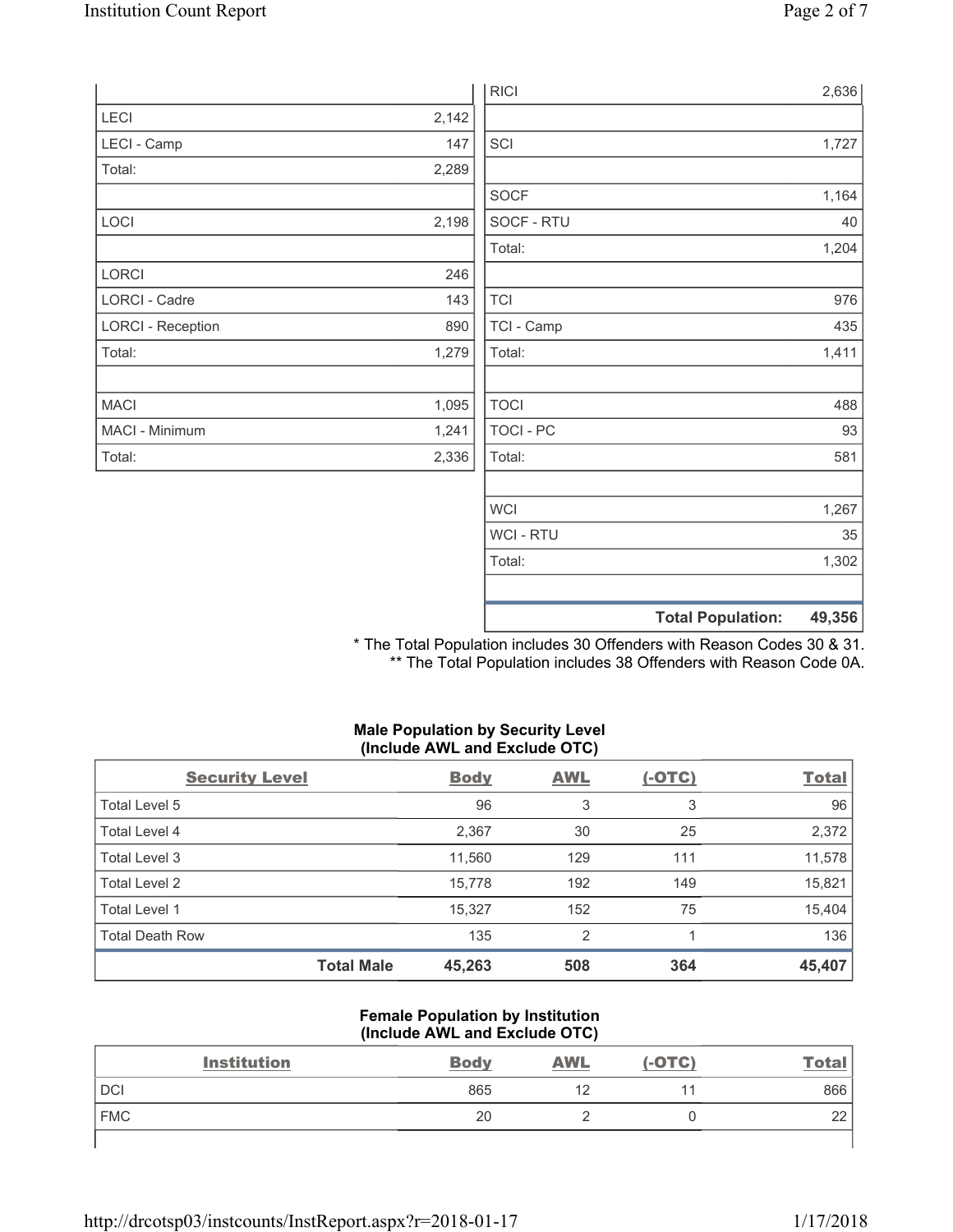| FMC - Female Cadre (CMC) |                          | 81     | 0        |              | 81     |
|--------------------------|--------------------------|--------|----------|--------------|--------|
| <b>NEPRC</b>             |                          | 602    | 12       | 6            | 608    |
| <b>ORW</b>               |                          | 2,240  | 36       | 17           | 2,259  |
| <b>ORW - Death Row</b>   |                          |        | $\Omega$ | 0            |        |
| ORW - PC                 |                          | 13     | 0        |              | 13     |
| ORW - Reception          |                          | 149    |          | <sup>0</sup> | 150    |
| ORW - RTU                |                          | 44     | $\Omega$ | $\Omega$     | 44     |
|                          | <b>Total Female</b>      | 4,015  | 63       | 34           | 4,044  |
|                          | <b>Total Population:</b> | 49,278 | 571      | 398          | 49,451 |

## **Male Population by Institution: Security Level 5 (Include AWL and Exclude OTC)**

| <b>Institution</b> |                      | <b>Body</b>  | <b>AWL</b>   | $(-OTC)$ | <b>Total</b>   |
|--------------------|----------------------|--------------|--------------|----------|----------------|
| ACI                |                      |              | 0            | $\Omega$ |                |
| <b>BECI</b>        |                      |              | $\mathbf 0$  | 0        |                |
| ${\sf CRC}$        |                      | 2            | $\mathbf 0$  | 0        | $\overline{2}$ |
| LECI               |                      | 2            | $\mathbf 0$  | $\Omega$ | $\overline{2}$ |
| <b>LORCI</b>       |                      |              | $\mathbf 0$  | 0        |                |
| <b>OSP</b>         |                      | 44           | 1            |          | 44             |
| <b>RCI</b>         |                      | $\mathbf{1}$ | $\mathsf{0}$ | 0        | 1              |
| SCI                |                      |              | $\mathbf 0$  | 0        |                |
| <b>SOCF</b>        |                      | 33           | 2            | 2        | 33             |
| SOCF - RTU         |                      | 3            | $\mathbf 0$  | 0        | $\mathsf 3$    |
| <b>TCI</b>         |                      |              | $\Omega$     | 0        |                |
| <b>TOCI</b>        |                      | 6            | $\Omega$     | O        | 6              |
|                    | <b>Total Level 5</b> | 96           | 3            | 3        | 96             |

## **Male Population by Institution: Security Level 4 (Include AWL and Exclude OTC)**

| <b>Institution</b> | <b>Body</b> | <b>AWL</b> | $(-OTC)$ | <b>Total</b> |
|--------------------|-------------|------------|----------|--------------|
| ACI                | 10          |            |          |              |
| <b>BECI</b>        |             |            |          |              |
| CCI                | っ           |            |          |              |
| CRC                | 34          |            |          | 35           |
| CRC - Reception    | 4           |            | O        | 5            |
| CRC - RTU          | 9           |            |          | 9            |
| <b>FMC</b>         |             |            |          |              |
| <b>LAECI</b>       | 5           |            |          | 5            |
|                    |             |            |          |              |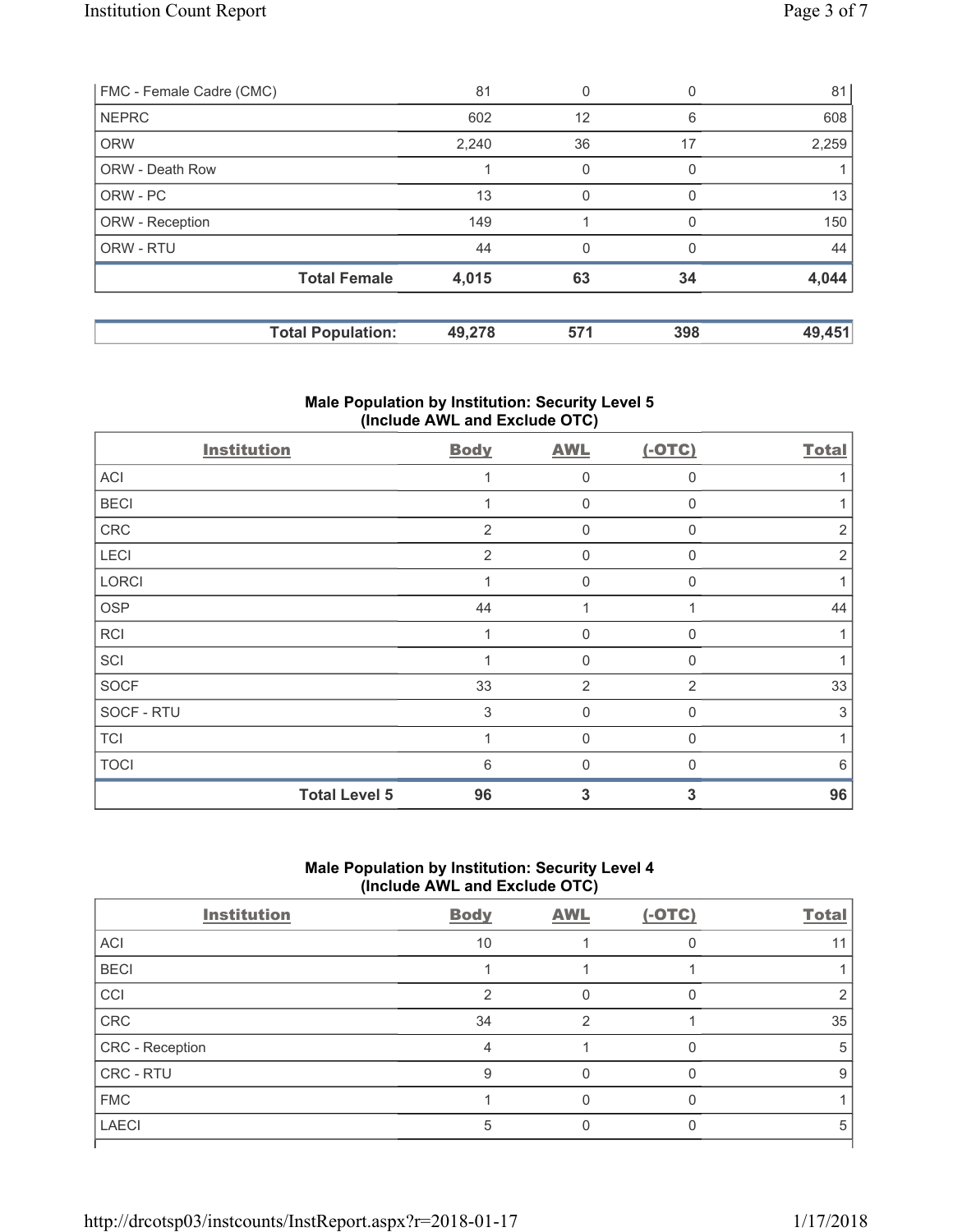| <b>LECI</b>              |                      | 45                        | $\boldsymbol{0}$          | $\mathsf{O}\xspace$ | 45                        |
|--------------------------|----------------------|---------------------------|---------------------------|---------------------|---------------------------|
| LOCI                     |                      | 8                         | $\mathsf{O}\xspace$       | $\mathsf{O}\xspace$ | $\,8\,$                   |
| LORCI                    |                      | 20                        | $\,$ 5 $\,$               | 5                   | 20                        |
| LORCI - Cadre            |                      | $\sqrt{2}$                | $\mathsf{O}\xspace$       | $\mathsf 0$         | $\sqrt{2}$                |
| <b>LORCI - Reception</b> |                      | $\mathfrak{S}$            | $\mathsf{O}\xspace$       | $\mathsf{O}\xspace$ | $\ensuremath{\mathsf{3}}$ |
| <b>MACI</b>              |                      | 52                        | $\mathsf{O}\xspace$       | 0                   | 52                        |
| <b>MANCI</b>             |                      | 64                        | $\sqrt{2}$                | $\overline{2}$      | 64                        |
| NCCI                     |                      | $\ensuremath{\mathsf{3}}$ | $\mathsf{O}\xspace$       | $\mathsf{O}\xspace$ | $\ensuremath{\mathsf{3}}$ |
| <b>NCI</b>               |                      | $\overline{4}$            | $\mathsf{O}\xspace$       | $\mathsf{O}\xspace$ | $\overline{4}$            |
| <b>OSP</b>               |                      | 405                       | $\mathbf{1}$              | $\mathbf{1}$        | 405                       |
| PCI                      |                      | 1                         | $\mathbf 0$               | $\mathsf{O}\xspace$ | 1                         |
| <b>RCI</b>               |                      | $9$                       | $\mathsf{O}\xspace$       | $\mathsf{O}\xspace$ | $\boldsymbol{9}$          |
| <b>RICI</b>              |                      | 10                        | $\mathsf{O}\xspace$       | $\mathsf{O}\xspace$ | 10                        |
| SCI                      |                      | $\mathbf 1$               | $\pmb{0}$                 | $\mathsf{O}\xspace$ | $\mathbf{1}$              |
| SOCF                     |                      | 1,117                     | 10                        | 8                   | 1,119                     |
| SOCF - RTU               |                      | 37                        | $\mathsf{O}\xspace$       | $\mathsf 0$         | 37                        |
| <b>TCI</b>               |                      | 10                        | $\sqrt{2}$                | $\overline{2}$      | $10$                      |
| TCI - Camp               |                      | $\mathbf{1}$              | $\mathsf{O}\xspace$       | $\mathsf{O}\xspace$ | $\mathbf{1}$              |
| <b>TOCI</b>              |                      | 467                       | $\ensuremath{\mathsf{3}}$ | $\mathfrak{S}$      | 467                       |
| TOCI - PC                |                      | 17                        | $\mathsf{O}\xspace$       | $\mathsf{O}\xspace$ | 17                        |
| <b>WCI</b>               |                      | 15                        | $\sqrt{2}$                | $\overline{2}$      | 15                        |
| WCI - RTU                |                      | 10                        | $\mathsf{O}\xspace$       | $\mathsf 0$         | 10                        |
|                          | <b>Total Level 4</b> | 2,367                     | 30                        | 25                  | 2,372                     |

## **Male Population by Institution: Security Level 3 (Include AWL and Exclude OTC)**

| <b>Institution</b>                | <b>Body</b>    | <b>AWL</b>     | $(-OTC)$ | <b>Total</b> |
|-----------------------------------|----------------|----------------|----------|--------------|
| ACI                               | 14             |                |          | 14           |
| ACI-PC                            | $\overline{2}$ | 0              | $\Omega$ | 2            |
| <b>BECI</b>                       | $\overline{2}$ |                |          | 2            |
| CCI                               | $\overline{7}$ | 0              | $\Omega$ |              |
| CRC                               | 85             | $\overline{2}$ | 2        | 85           |
| CRC - Cadre                       | 129            | 0              | $\Omega$ | 129          |
| CRC - Reception                   | 587            | 12             | 11       | 588          |
| CRC - RTU                         | 47             | $\mathbf 0$    | $\Omega$ | 47           |
| CRC - Youth                       |                | 0              | $\Omega$ |              |
| <b>FMC</b>                        | 5              | 0              | $\Omega$ | 5            |
| FMC - Intensive Care - Male (CMC) | $\overline{2}$ | 0              | $\Omega$ | 2            |
| GCI                               |                | 0              | $\Omega$ |              |
| <b>LAECI</b>                      | 18             | 0              | $\Omega$ | 18           |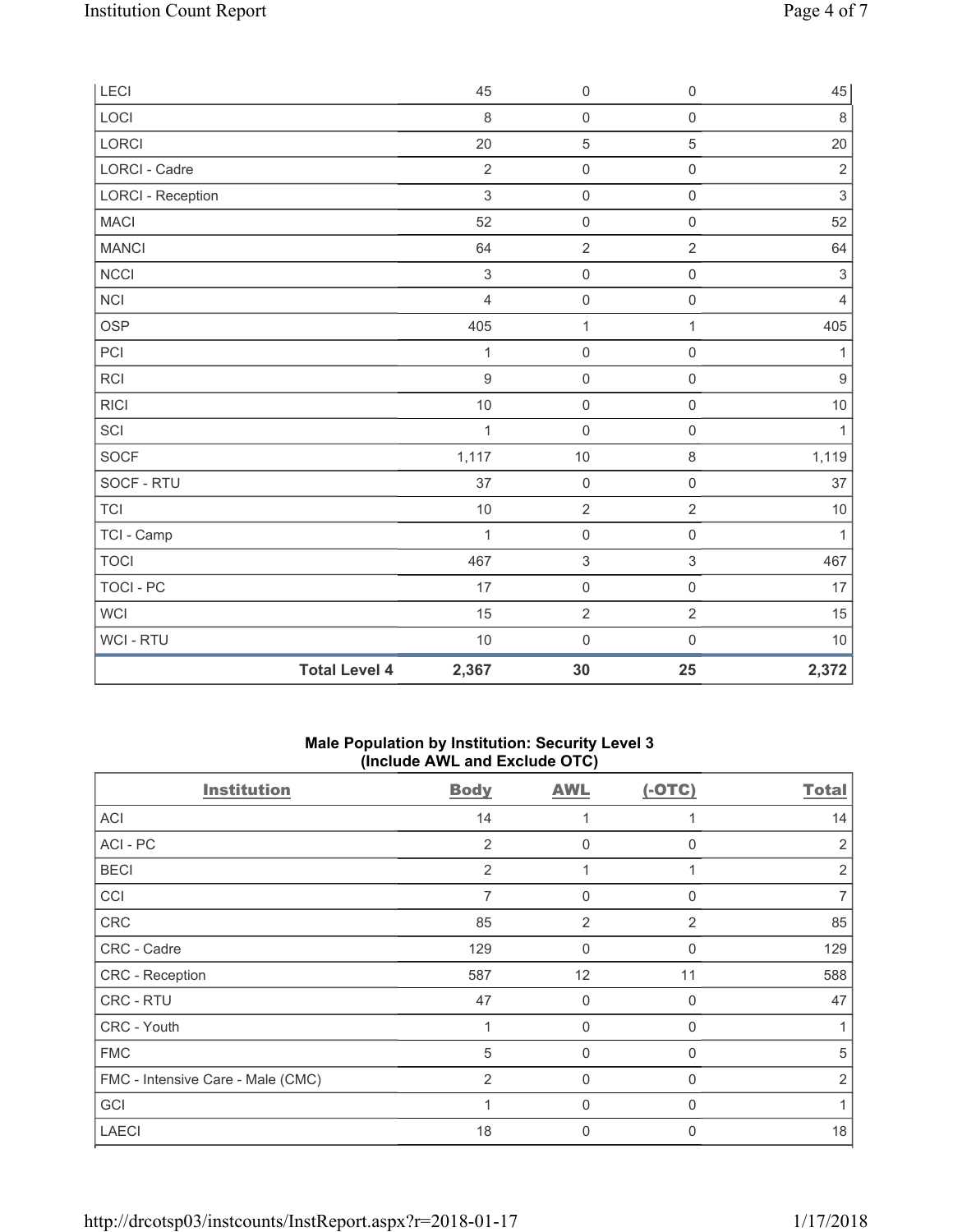| LECI                     |                      | 2,092   | 19                  | 15                        | 2,096                     |
|--------------------------|----------------------|---------|---------------------|---------------------------|---------------------------|
| LORCI                    |                      | 47      | 32                  | 31                        | 48                        |
| LORCI - Cadre            |                      | 85      | $\mathsf{O}\xspace$ | $\mathsf{O}\xspace$       | 85                        |
| <b>LORCI - Reception</b> |                      | 515     | $\mathbf 1$         | $\mathsf{O}\xspace$       | 516                       |
| <b>MACI</b>              |                      | 962     | $\,6\,$             | $\ensuremath{\mathsf{3}}$ | 965                       |
| <b>MANCI</b>             |                      | 2,003   | $16\,$              | 13                        | 2,006                     |
| MCI                      |                      | 1       | $\mathsf{O}\xspace$ | $\mathsf{O}\xspace$       | 1                         |
| NCCI                     |                      | $\,6\,$ | $\mathsf 0$         | $\mathsf{O}\xspace$       | $\,6\,$                   |
| NCI                      |                      | 3       | $\mathsf{O}\xspace$ | 0                         | $\ensuremath{\mathsf{3}}$ |
| <b>NEOCC</b>             |                      | 775     | $\,6\,$             | $\,6\,$                   | 775                       |
| <b>OSP</b>               |                      | 3       | $\mathsf 0$         | $\mathsf{O}\xspace$       | $\ensuremath{\mathsf{3}}$ |
| PCI                      |                      | 32      | $\overline{2}$      | $\mathbf{1}$              | 33                        |
| RCI                      |                      | 1,836   | 13                  | $10$                      | 1,839                     |
| <b>RICI</b>              |                      | 1       | $\mathsf{O}\xspace$ | $\mathsf{O}\xspace$       | 1                         |
| SOCF                     |                      | 12      | $\mathsf{O}\xspace$ | $\mathsf{O}\xspace$       | 12                        |
| <b>TCI</b>               |                      | 924     | $\overline{4}$      | $\overline{4}$            | 924                       |
| <b>TOCI</b>              |                      | 15      | 1                   | 1                         | 15                        |
| TOCI - PC                |                      | 76      | $\mathsf{O}\xspace$ | $\mathsf{O}\xspace$       | 76                        |
| <b>WCI</b>               |                      | 1,249   | $13\,$              | 12                        | 1,250                     |
| WCI - RTU                |                      | 23      | $\mathsf{O}\xspace$ | $\mathsf{O}\xspace$       | 23                        |
|                          | <b>Total Level 3</b> | 11,560  | 129                 | 111                       | 11,578                    |

#### **Male Population by Institution: Security Level 2 (Include AWL and Exclude OTC)**

| <b>Institution</b>                | <b>Body</b> | <b>AWL</b>     | $(-OTC)$     | <b>Total</b> |
|-----------------------------------|-------------|----------------|--------------|--------------|
| ACI                               | 708         | 7              | 5            | 710          |
| ACI - PC                          | 63          | 0              | $\mathbf{0}$ | 63           |
| <b>ACI - RTU</b>                  | 79          | 0              | 0            | 79           |
| <b>BECI</b>                       | 1,414       | 15             | 11           | 1,418        |
| CCI                               | 1,942       | 9              | 7            | 1,944        |
| <b>CRC</b>                        | 165         | $\overline{7}$ | 6            | 166          |
| CRC - Cadre                       | 103         | $\mathbf 0$    | 0            | 103          |
| CRC - Reception                   | 272         | 9              | 9            | 272          |
| CRC - RTU                         | 5           | 0              | 0            | 5            |
| <b>FMC</b>                        | 7           | 1              | 0            | 8            |
| FMC - Intensive Care - Male (CMC) | 16          | 0              | $\mathbf 0$  | 16           |
| GCI                               | 503         | 6              | 5            | 504          |
| GCI - Camp                        |             | $\mathbf 0$    | 0            | 1            |
| <b>GCI-RTU</b>                    | 52          | 0              | 0            | 52           |
| <b>LAECI</b>                      | 1,054       | 6              | 6            | 1,054        |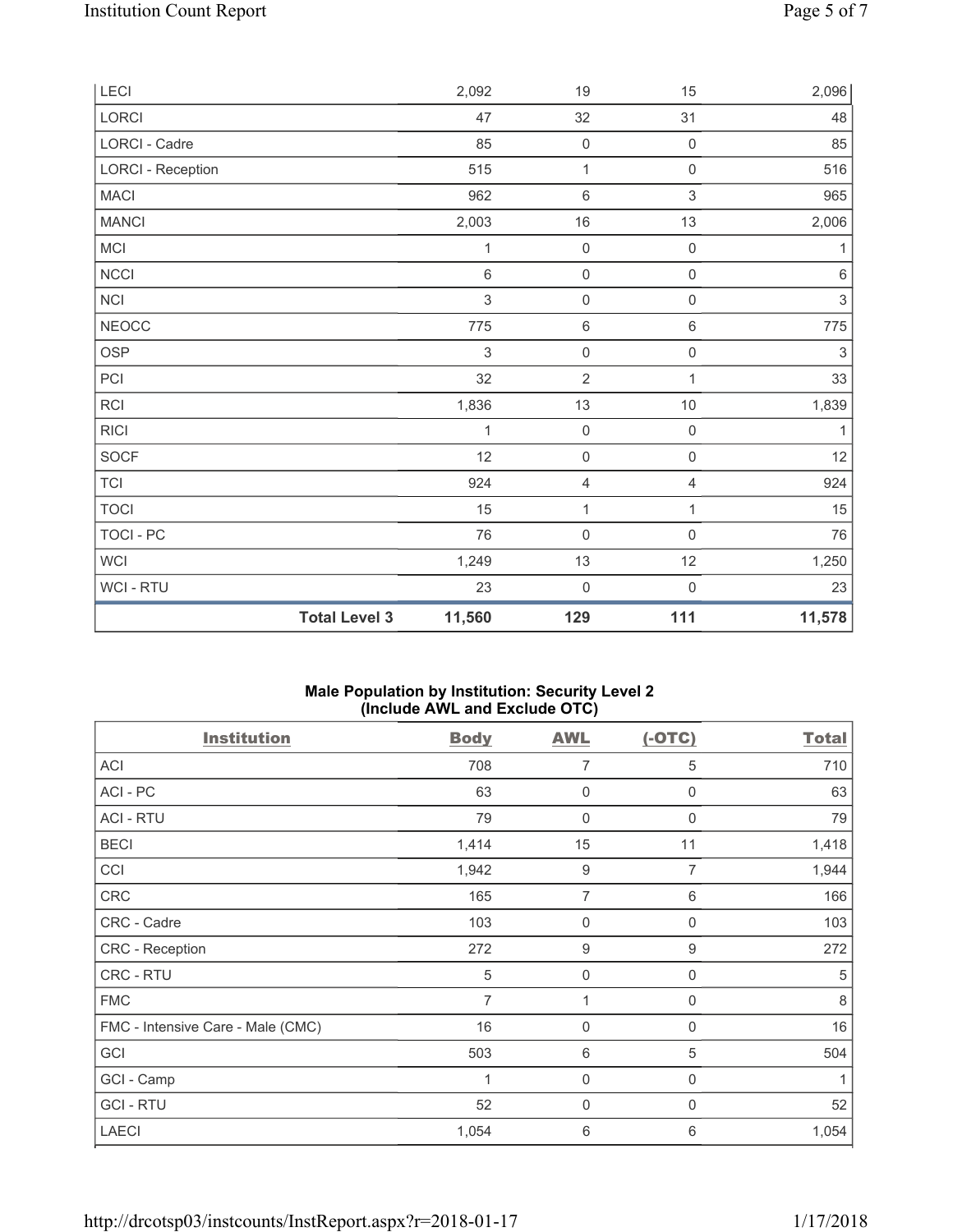| LECI                     |                      | 1                   | $\mathbf 0$               | $\mathsf{O}\xspace$ | 1                         |
|--------------------------|----------------------|---------------------|---------------------------|---------------------|---------------------------|
| LOCI                     |                      | 1,183               | 11                        | $\,8\,$             | 1,186                     |
| LORCI                    |                      | 110                 | 19                        | 18                  | 111                       |
| LORCI - Cadre            |                      | 46                  | $\mathbf 0$               | $\mathsf{O}\xspace$ | 46                        |
| <b>LORCI - Reception</b> |                      | 172                 | $\mathbf{1}$              | $\mathbf{1}$        | 172                       |
| MACI                     |                      | 81                  | $\,$ 3 $\,$               | $\mathsf 3$         | 81                        |
| <b>MANCI</b>             |                      | $\overline{4}$      | $\mathbf 0$               | $\mathsf{O}\xspace$ | $\overline{4}$            |
| MCI                      |                      | 1,501               | 13                        | $\mathsf g$         | 1,505                     |
| MCI - Camp               |                      | 1                   | $\mathbf 0$               | $\mathsf{O}\xspace$ | 1                         |
| <b>NCCI</b>              |                      | 1,298               | 17                        | 15                  | 1,300                     |
| <b>NCI</b>               |                      | 1,691               | 21                        | 17                  | 1,695                     |
| <b>NEOCC</b>             |                      | 1                   | $\mathbf 0$               | $\mathsf{O}\xspace$ | 1                         |
| OSP                      |                      | $\mathfrak{S}$      | $\mathsf 0$               | $\mathsf 0$         | $\sqrt{3}$                |
| PCI                      |                      | 741                 | $\overline{7}$            | $\mathsf{O}\xspace$ | 748                       |
| <b>RCI</b>               |                      | 213                 | $\ensuremath{\mathsf{3}}$ | $\overline{2}$      | 214                       |
| <b>RICI</b>              |                      | 1,529               | 25                        | $20\,$              | 1,534                     |
| SCI                      |                      | 813                 | 11                        | $\,6\,$             | 818                       |
| SOCF                     |                      | $\overline{2}$      | $\mathbf 0$               | $\mathsf{O}\xspace$ | $\sqrt{2}$                |
| <b>TCI</b>               |                      | $\mathbf{1}$        | $\mathsf 0$               | $\mathsf 0$         | 1                         |
| <b>TOCI</b>              |                      | $\mathsf{O}\xspace$ | $\mathbf 1$               | $\mathbf{1}$        | $\mathbf 0$               |
| <b>WCI</b>               |                      | $\sqrt{3}$          | $\mathbf 0$               | $\mathsf{O}\xspace$ | $\ensuremath{\mathsf{3}}$ |
|                          | <b>Total Level 2</b> | 15,778              | 192                       | 149                 | 15,821                    |

## **Male Population by Institution: Security Level 1 (Include AWL and Exclude OTC)**

| <b>Institution</b>                | <b>Body</b>  | <b>AWL</b>     | $(-OTC)$       | <b>Total</b> |
|-----------------------------------|--------------|----------------|----------------|--------------|
| ACI                               | 634          | 7              |                | 640          |
| ACI-PC                            | 2            | 0              | 0              | 2            |
| <b>ACI - RTU</b>                  | 35           | 0              | $\Omega$       | 35           |
| <b>BECI</b>                       | 786          | 13             | 5              | 794          |
| <b>BECI - Camp</b>                | 489          | $\mathbf 0$    | 0              | 489          |
| CCI                               | 635          | $\overline{2}$ |                | 636          |
| CRC                               | 98           | 4              | 4              | 98           |
| CRC - Reception                   | 133          | 5              | 4              | 134          |
| CRC - RTU                         | $\mathbf{1}$ | 0              | 0              | 1            |
| <b>FMC</b>                        | 444          | 7              | $\overline{2}$ | 449          |
| FMC - Intensive Care - Male (CMC) | 26           | 0              | 0              | 26           |
| GCI                               | 632          | 5              | 3              | 634          |
| GCI - Camp                        | 685          | 0              | 0              | 685          |
| <b>GCI-RTU</b>                    | 10           | $\mathbf 0$    | 0              | 10           |